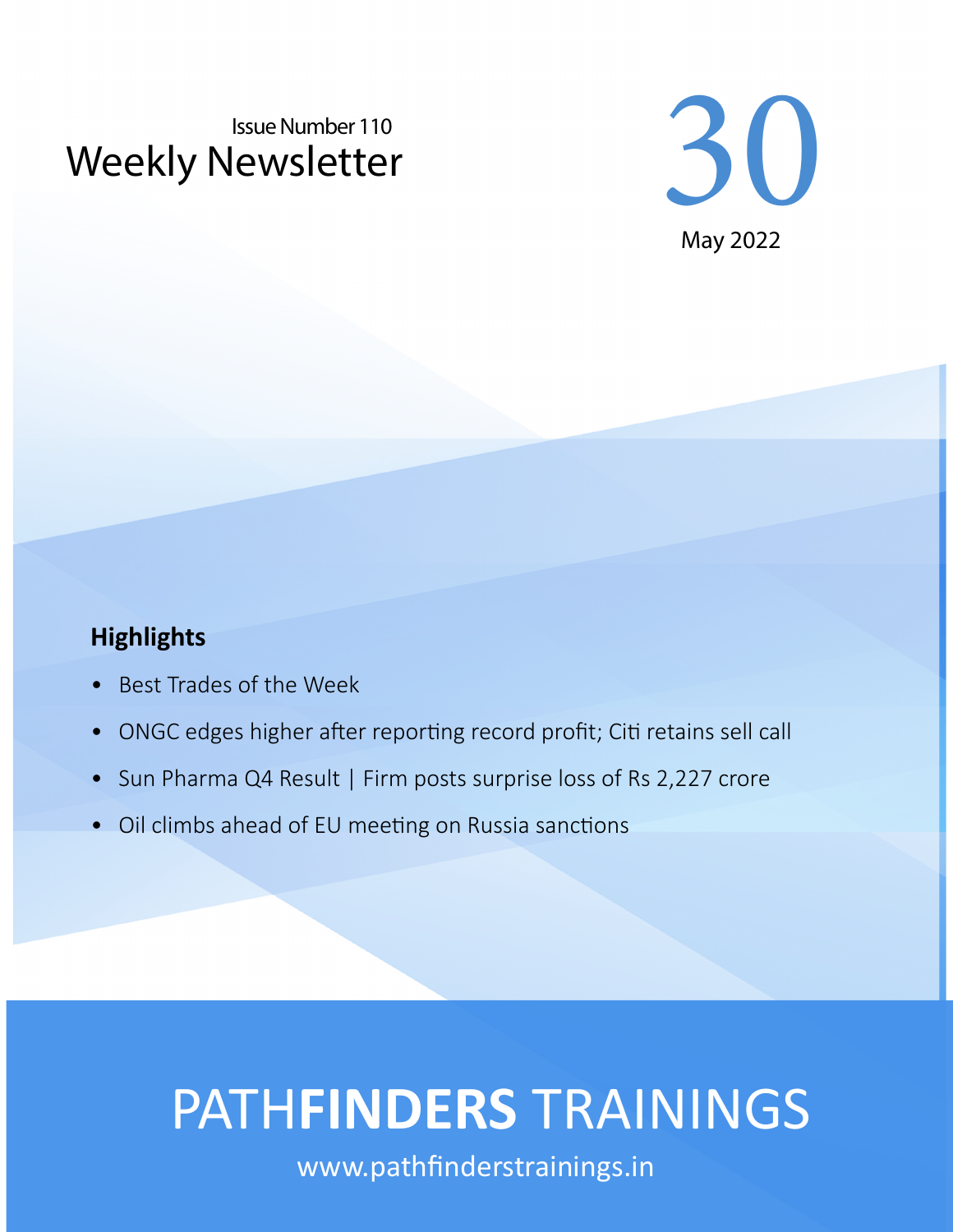#### *Oil climbs ahead of EU meeting on Russia sanctions*

Oil prices rose to two-month highs on Monday as traders waited to see if the European Union would reach an agreement on banning Russian oil ahead of a meeting on a sixth package of sanctions against Moscow for its invasion of Ukraine.

Brent crude futures gained 46 cents, or 0.4%, to \$119.89 a barrel at 0111 GMT, while U.S. West Texas Intermediate (WTI) crude futures jumped 60 cents, or 0.5%, to \$115.67 a barrel, extending solid gains from last week.

The EU is due to meet on Monday and Tuesday to discuss a sixth package of sanctions against Russia for its invasion of Ukraine, which Moscow calls a "special operation" to disarm its neighbour.

"I don't think it would be a stretch to assume that speculators are positioning for a post-EU summit oil market bounce," said SPI Asset Management managing partner Stephen Innes.

Any further ban on Russian oil would tighten a crude market already strained for supply amid rising demand for gasoline, diesel and jet fuel ahead of the peak summer demand season in the United States and Europe.

Source:moneycontrol.com

*Best Trades of the Week* 23 May 2022 Profit of Rs. 1,40,326 24 May 2022 Profit of Rs. 61,915 25 May 2022 Profit of Rs. 1,55,325 26 May 2022 Profit of Rs. 2,02,618 27 May 2022 Profit of Rs. 23,067

The Nifty50 opened sharply higher above 16,500 and stayed strong throughout the session to close with more than 300 points gains on May 30, extending gains for the third straight day, following positive global cues and a fall in the US dollar index. In the last week, one of our traders made a profit of Rs. 2,02,618 on 26 May 2022, the highest of all other days in a week.

Making a consistent profit should be the ideal approach rather than looking at the percentage of profits. Yogeshwar sir always teach one important rule of the stock market which is "Always work on reducing your risk and never allow yourself to take a big loss."

If you want to stay in the stock market game, then you should work on making a consistent profit and reducing your risk. Risk management is the key to success here. I believe, people who don't follow proper risk management, always find themselves in the struggle. No doubt, you would have made a big profit some days. But the real challenge is to maintain that kind of profits everyday day. If you are making Rs. One lack in a day and losing the